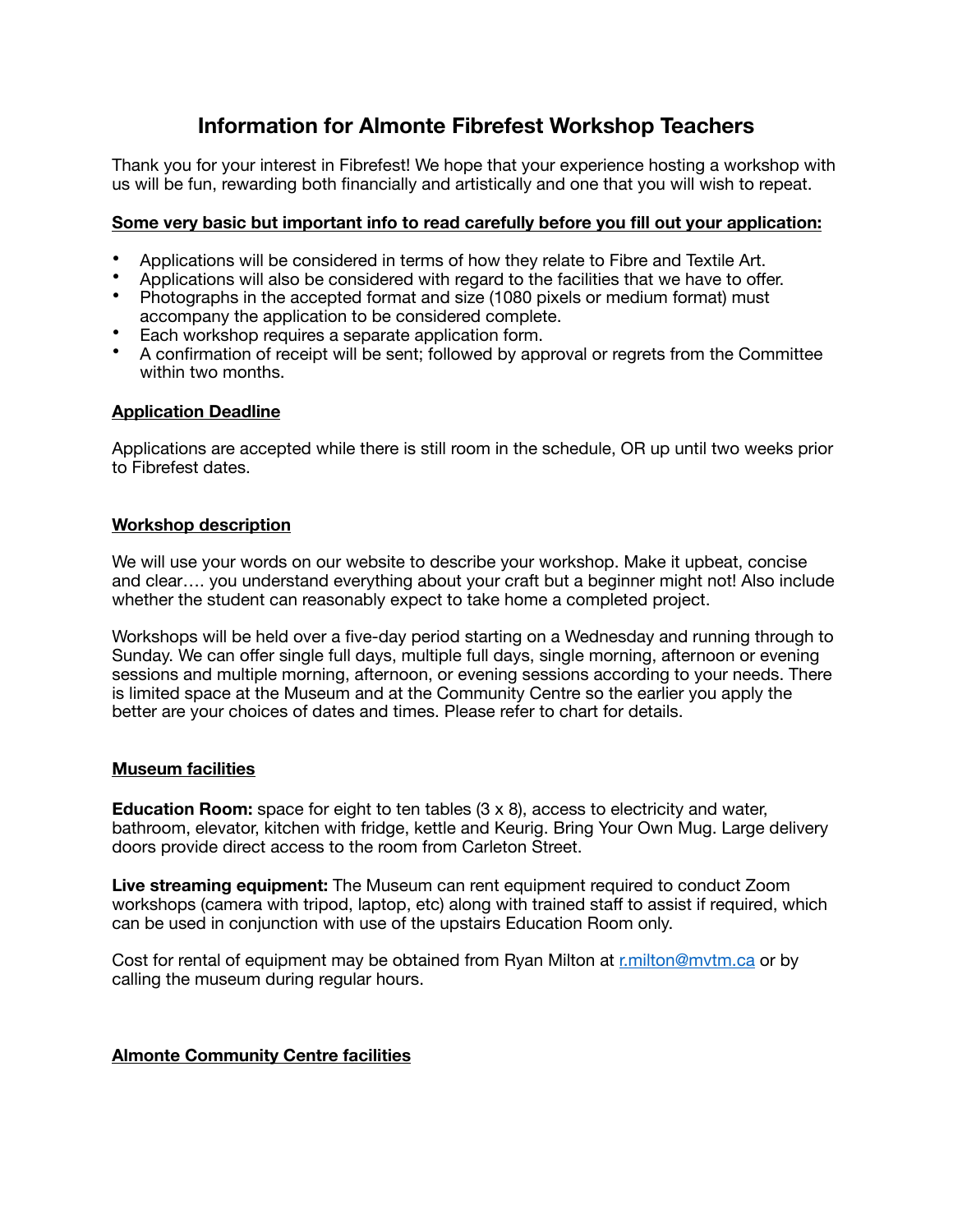**Community Room**: includes twenty-five rectangular tables of eight feet each, access to electricity and water, bathrooms, elevator.

**Curling Club Lounge**: round tables that will seat up to eight people each, access to water and electrical outlets, bathrooms and elevator nearby. Two kitchens, kettle, coffee maker. BYOM.

#### **Alternate Locations**

Should you prefer to conduct your workshop outside there is some space on the lawn in front of the Almonte Community Centre but there are no tables, chairs or tents supplied. If you still wish to proceed please provide a rain date that is agreeable to you and all your students. If you have an alternate location in Almonte please provide an address.

#### **Fees and Costs**

You determine the cost of your workshop; as the major fundraising event for the Mississippi Valley Textile Museum, Fibrefest is operating a split of **60% Workshop Teacher** and **40% Museum**. The online ticketing system will add a **convenience fee** of 5% to the student.

On the day of the workshop MVTM will issue a cheque to you for the number of clients who are registered in your workshop.

*Note: Should a student show up who is not registered and you can accommodate them in your session please contact me; do not turn them away.* 

The supply fee is paid to you by the student. The supply fee is 100% payable to you, the Teacher. Please detail what the supplies are, what may be borrowed from you for the session and what the client needs to bring of their own; scissors, pins, etc. We recommend that you ask students to pay for their supplies to you ahead of the event and deliver the kit once your minimum class size has been reached. Please include how you accept payment; cash, cheque, e-transfer. Also include how you will deliver the kit.

## **Ticket Agent**

Our online ticket agent is Tickets Please. The online ticketing system will add a **convenience fee** of 5% to the student's purchase of a workshop space.

Tickets Please will update teachers about sales ONCE A WEEK. It is the teacher's responsibility to check for updates and maintain an updated email list.

## **COVID Procedures**

Masks: As of now mask wearing is not mandatory, however this may change according to health trends at the time of the event. In either case, for the health and comfort of all participants we do recommend that masks be worn, if possible, unless the workshop is outside. In the event of cancellation, students receive full workshop fee refunds.

Thank you for reading through to the end of the information. I sincerely wish you a successful workshop experience.